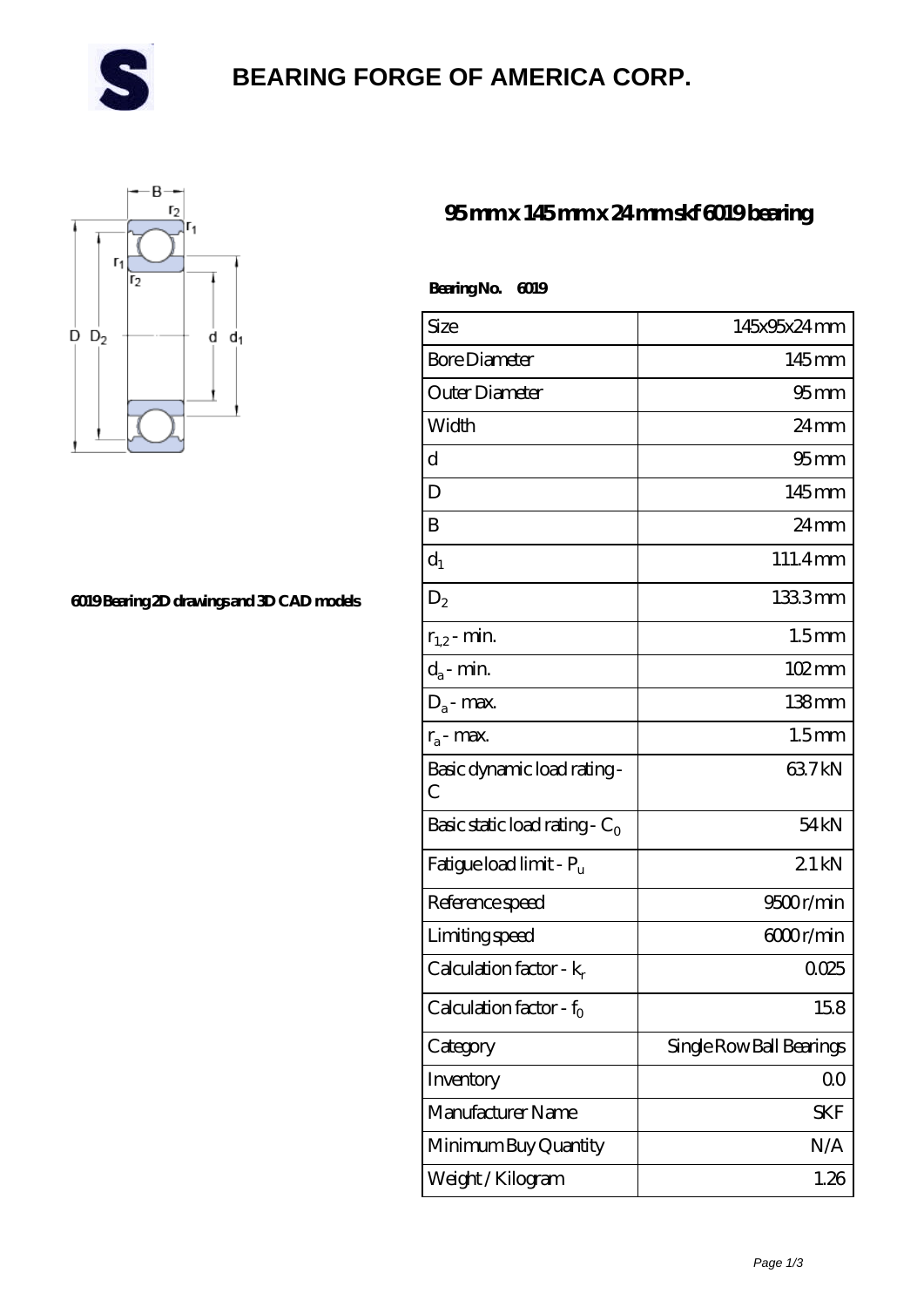

# **[BEARING FORGE OF AMERICA CORP.](https://danwei.tv)**

| Product Group                      | <b>BOO3O8</b>                                                                                                                                                                |
|------------------------------------|------------------------------------------------------------------------------------------------------------------------------------------------------------------------------|
| Enclosure                          | Open                                                                                                                                                                         |
| Precision Class                    | ABEC 1   ISO PO                                                                                                                                                              |
| Maximum Capacity / Filling<br>Slot | No                                                                                                                                                                           |
| Rolling Element                    | <b>Ball Bearing</b>                                                                                                                                                          |
| Snap Ring                          | No                                                                                                                                                                           |
| <b>Internal Special Features</b>   | No                                                                                                                                                                           |
| Cage Material                      | Steel                                                                                                                                                                        |
| Internal Clearance                 | CO-Medium                                                                                                                                                                    |
| Inch - Metric                      | Metric                                                                                                                                                                       |
| Long Description                   | 95MM Bore; 145MM<br>Outside Diameter; 24MM<br>Outer Race Diameter:<br>Open; Ball Bearing; ABEC 1<br>ISO PQ No Filling Slot; No<br>Snap Ring, No Internal<br>Special Features |
| Category                           | Single Row Ball Bearing                                                                                                                                                      |
| <b>UNSPSC</b>                      | 31171504                                                                                                                                                                     |
| Harmonized Tariff Code             | 8482105068                                                                                                                                                                   |
| Noun                               | Bearing                                                                                                                                                                      |
| Keyword String                     | Ball                                                                                                                                                                         |
| Manufacturer URL                   | http://www.skf.com                                                                                                                                                           |
| Manufacturer Item Number           | 6019                                                                                                                                                                         |
| Weight/LBS                         | 278                                                                                                                                                                          |
| Outer Race Width                   | 0945Inch   24 Millimeter                                                                                                                                                     |
| Bore                               | 374Inch   95 Millimeter                                                                                                                                                      |
| Outside Diameter                   | 5.709Inch   145Millimeter                                                                                                                                                    |
| bore diameter:                     | 95 <sub>mm</sub>                                                                                                                                                             |
| static load capacity.              | 54 <sub>kN</sub>                                                                                                                                                             |
| outside diameter:                  | $145$ <sub>mm</sub>                                                                                                                                                          |
| precision rating                   | ABEC 1 (ISO Class<br>Normal)                                                                                                                                                 |
|                                    |                                                                                                                                                                              |